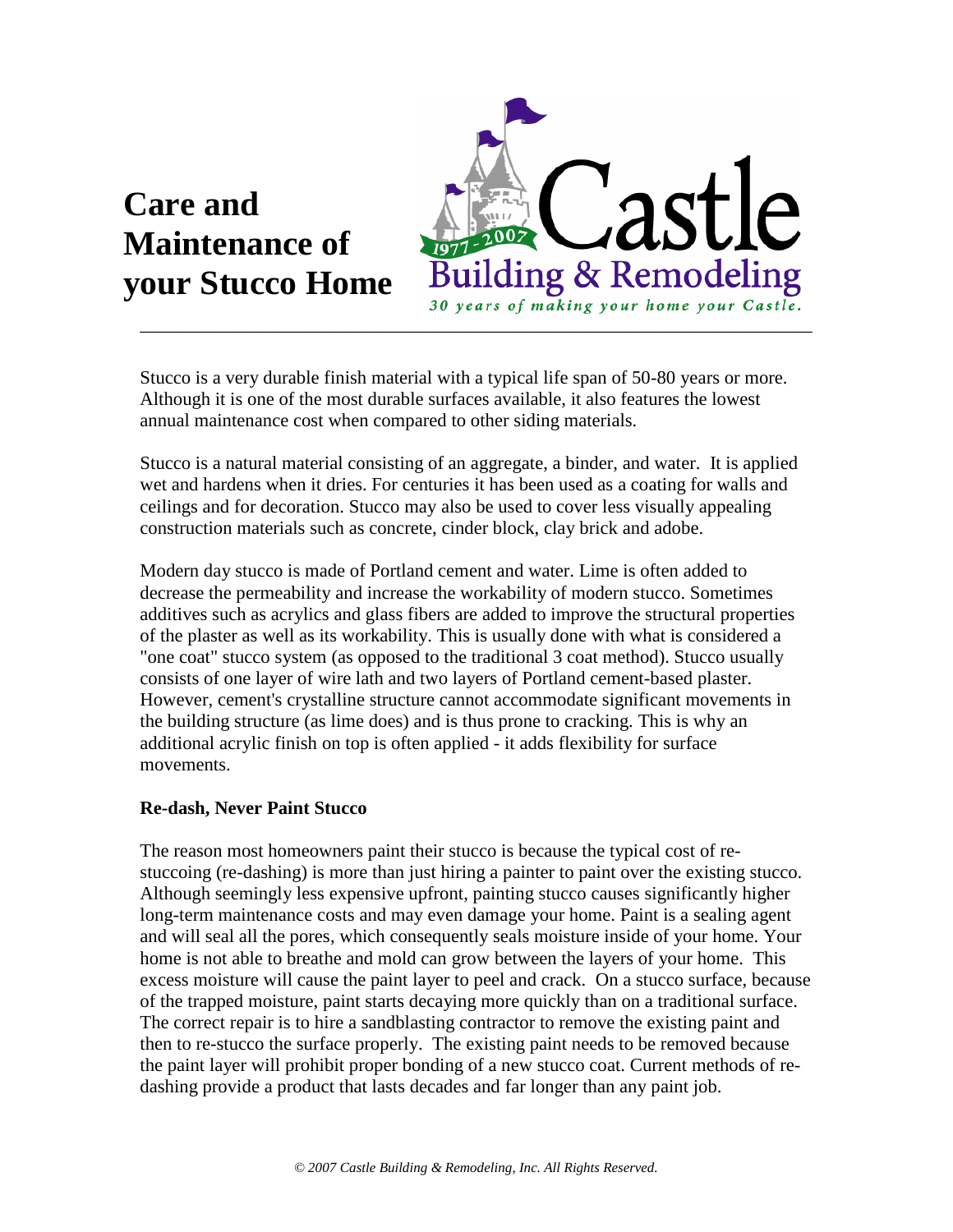Re-dash consists of a single layer of the Portland cement, with colorant applied to cover and freshen the surface. Repairs are made to cracks and minor imperfections in the surface and then the new coat is applied. This will provide a new look and keep with the integrity of the existing finish. If a new texture is required, a thicker coat is required, and can add additional expense.

## **Stucco Cracks**

It is the nature of stucco to experience some cracking. These small cracks are normal and do not require any maintenance or repair. If a crack exceeds 1/8 of an inch in width then the crack should be repaired. Repairing stucco cracks is completed by adding a small amount of stucco to the crack. Do not put caulk into the crack. If you experience a crack wider than  $1/8$  of an inch please contact your contractor so the proper resolution can be determined. Typically a larger crack can be broken back and patched or an expansion joint can be added.

## **Yearly Inspection and Cleaning of Stucco**

Stucco should be inspected annually for holes, significant cracks, or separations. If stucco repairs are needed, it is important to have the repairs completed in a timely fashion to prevent damage to your home.

A mild cleaner and water can be used to remove most stains. Pre-wetting the surface will overcome some absorption of dirty wash water from being absorbed back into the dull finish. Use of a garden hose and a jet nozzle in combination with a mild cleaner will clean effectively. Do not hold the nozzle to close to the surface because the high pressure may erode some of the finish. Pressure washers are not recommended because they will erode the finish and can cause damage.

## **Stucco Coloration**

Stucco comes in an infinite number of colors. These colors are made by placing an additive into the cement mixture prior to application. The color is throughout the layer and will not fade like a painted finish. The full curing time for stucco is typically several years. During this time you will notice several color changes from dark to light, and then back to dark as the finish sets and the excess moisture evaporates.

*A typical stucco application requires a 30 day cure time between the first application and the final finished coat. It is required that the final coat be done in dry warm weather. Your stucco contractor should return after the 30 day cure cycle is complete.*